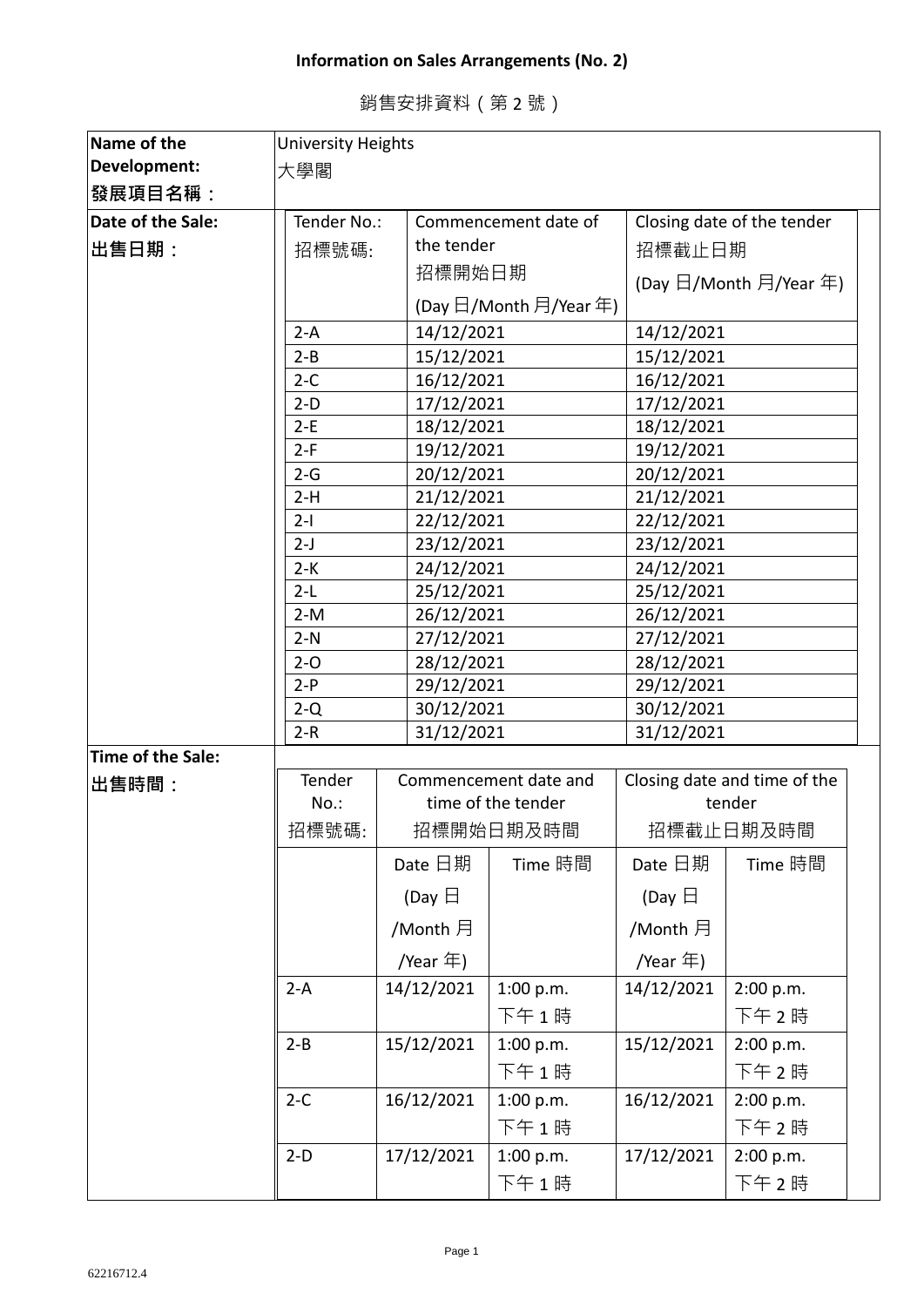|                         | $2-E$                                                                                                                           | 18/12/2021 | 1:00 p.m. | 18/12/2021 | 2:00 p.m. |
|-------------------------|---------------------------------------------------------------------------------------------------------------------------------|------------|-----------|------------|-----------|
|                         |                                                                                                                                 |            | 下午1時      |            | 下午2時      |
|                         | $2-F$                                                                                                                           | 19/12/2021 | 1:00 p.m. | 19/12/2021 | 2:00 p.m. |
|                         |                                                                                                                                 |            | 下午1時      |            | 下午2時      |
|                         | $2-G$                                                                                                                           | 20/12/2021 | 1:00 p.m. | 20/12/2021 | 2:00 p.m. |
|                         |                                                                                                                                 |            | 下午1時      |            | 下午 2時     |
|                         | $2-H$                                                                                                                           | 21/12/2021 | 1:00 p.m. | 21/12/2021 | 2:00 p.m. |
|                         |                                                                                                                                 |            | 下午1時      |            | 下午 2時     |
|                         | $2-I$                                                                                                                           | 22/12/2021 | 1:00 p.m. | 22/12/2021 | 2:00 p.m. |
|                         |                                                                                                                                 |            | 下午1時      |            | 下午 2時     |
|                         | $2-J$                                                                                                                           | 23/12/2021 | 1:00 p.m. | 23/12/2021 | 2:00 p.m. |
|                         |                                                                                                                                 |            | 下午1時      |            | 下午 2時     |
|                         | $2-K$                                                                                                                           | 24/12/2021 | 1:00 p.m. | 24/12/2021 | 2:00 p.m. |
|                         |                                                                                                                                 |            | 下午1時      |            | 下午 2時     |
|                         | $2-L$                                                                                                                           | 25/12/2021 | 1:00 p.m. | 25/12/2021 | 2:00 p.m. |
|                         |                                                                                                                                 |            | 下午1時      |            | 下午2時      |
|                         | $2-M$                                                                                                                           | 26/12/2021 | 1:00 p.m. | 26/12/2021 | 2:00 p.m. |
|                         |                                                                                                                                 |            | 下午1時      |            | 下午 2時     |
|                         | $2-N$                                                                                                                           | 27/12/2021 | 1:00 p.m. | 27/12/2021 | 2:00 p.m. |
|                         |                                                                                                                                 |            | 下午1時      |            | 下午2時      |
|                         | $2 - 0$                                                                                                                         | 28/12/2021 | 1:00 p.m. | 28/12/2021 | 2:00 p.m. |
|                         |                                                                                                                                 |            | 下午1時      |            | 下午2時      |
|                         | $2-P$                                                                                                                           | 29/12/2021 | 1:00 p.m. | 29/12/2021 | 2:00 p.m. |
|                         |                                                                                                                                 |            | 下午1時      |            | 下午2時      |
|                         | $2-Q$                                                                                                                           | 30/12/2021 | 1:00 p.m. | 30/12/2021 | 2:00 p.m. |
|                         |                                                                                                                                 |            | 下午1時      |            | 下午 2時     |
|                         | $2-R$                                                                                                                           | 31/12/2021 | 1:00 p.m. | 31/12/2021 | 2:00 p.m. |
|                         |                                                                                                                                 |            | 下午1時      |            | 下午 2時     |
|                         |                                                                                                                                 |            |           |            |           |
|                         | Note: Please refer to the following section entitled "Other matters"                                                            |            |           |            |           |
|                         | 備註:請參閱下項「其他事項」                                                                                                                  |            |           |            |           |
| Place where the sale    |                                                                                                                                 |            |           |            |           |
| will take place:        | 5 <sup>th</sup> Floor, Tower Two, Nina Tower, No.8 Yeung Uk Road, Tsuen Wan, New<br>Territories, Hong Kong (the "Sales Office") |            |           |            |           |
| ∣出售地點:                  | 香港新界荃灣楊屋道 8 號如心廣場第 2 座 5 樓 (「 <b>售樓處</b> 」)                                                                                     |            |           |            |           |
|                         |                                                                                                                                 |            |           |            |           |
| Number of specified     | $\overline{3}$                                                                                                                  |            |           |            |           |
| residential properties  |                                                                                                                                 |            |           |            |           |
| that will be offered to |                                                                                                                                 |            |           |            |           |
| be sold:                |                                                                                                                                 |            |           |            |           |
| 將提供出售的指明住               |                                                                                                                                 |            |           |            |           |
| 宅物業的數目:                 |                                                                                                                                 |            |           |            |           |
|                         |                                                                                                                                 |            |           |            |           |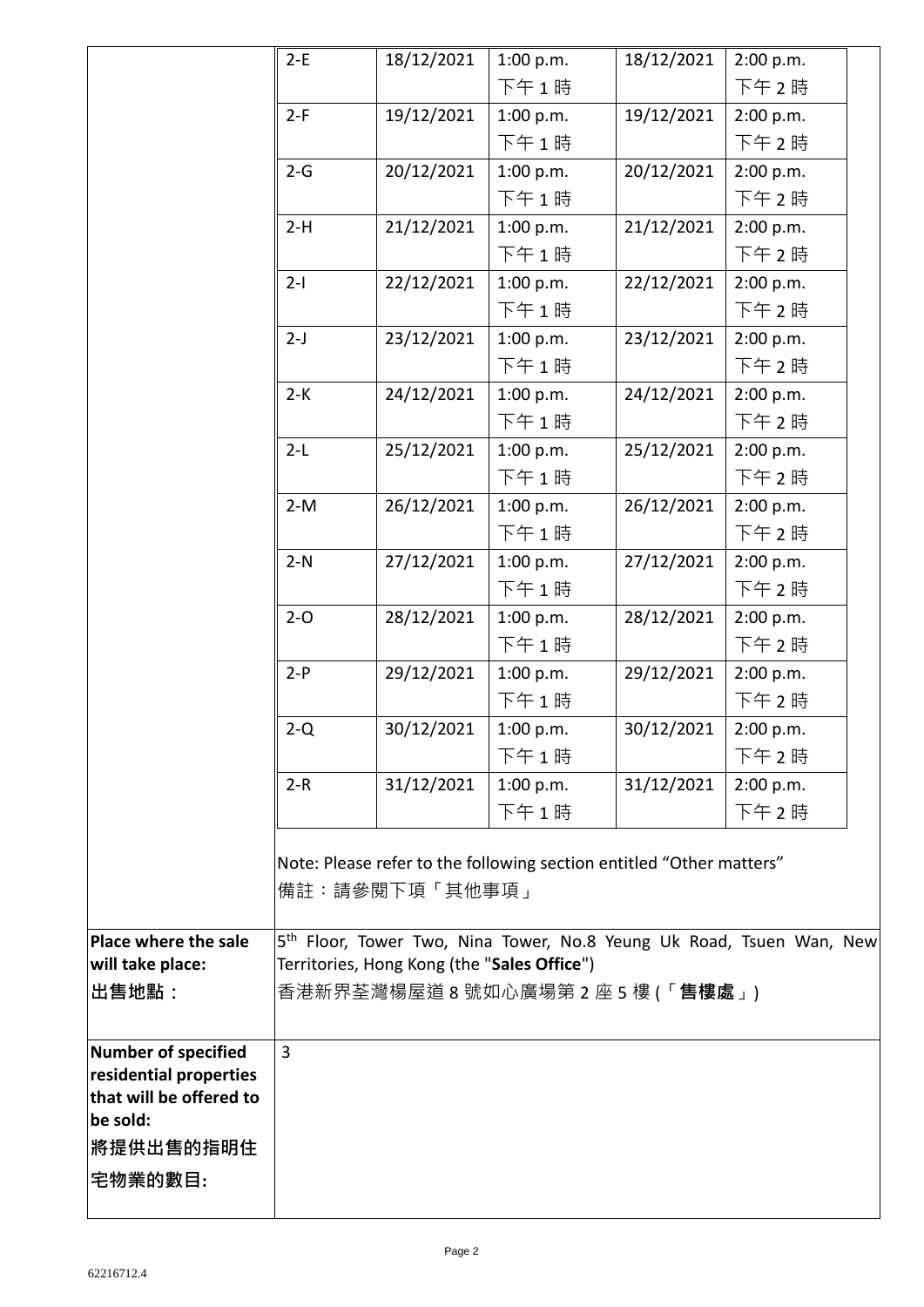**Description of the specified residential properties that will be offered to be sold: 將提供出售的指明住宅物業的描述:**

The following units in Tower 1 of the Development: 以下在發展項目第1座的單位:

15A, 15B, 16A

Note: Please refer to the following section entitled "Other matters" 備註︰請參閱下項「其他事項」

**The method to be used to determine the order of priority in which each of the persons interested in purchasing any of the specified residential properties may select the residential property that the person wishes to purchase:** 

**將會使用何種方法決定有意購買該等指明住宅物業的每名人士可揀選其意欲購買的住宅物業的優 先次序:**

Sale by Tender – see details and particulars in the relevant tender notice.

以招標方式出售 - 請參閱相關招標公告的細節和詳情。

Interested purchaser should refer to the Tender Document (including the Tender Notice, the Offer Form and the Conditions of Sale) which will be made available for viewing and collection at the Sales Office free of charge during the following periods:

有興趣購買之買家請參閱招標文件(包括招標公告、要約表格及出售條款)。招標文件(包括招標公 告、要約表格及出售條款) 可於以下時段於售樓處免費參閱及領取:

| Tender<br>$No.$ :<br>招標號碼: | Specified residential properties<br>that will be offered to be sold<br>將提供出售的指明住宅物業                                                                                                                     | Tender Document (including the Tender Notice,<br>the Offer Form and the Conditions of Sale) will be<br>made available for viewing and collection during<br>the following periods<br>招標文件(包括招標公告、要約表格及出售條款)<br>可於以下時段參閱及領取 |                                                 |
|----------------------------|---------------------------------------------------------------------------------------------------------------------------------------------------------------------------------------------------------|---------------------------------------------------------------------------------------------------------------------------------------------------------------------------------------------------------------------------|-------------------------------------------------|
|                            |                                                                                                                                                                                                         | Date 日期<br>(Day $\boxdot$ /Month 月<br>/Year 年)                                                                                                                                                                            | Time 時間                                         |
| $2-A$                      | All<br>the<br>specified<br>residential<br>properties set out in the Sales<br>Arrangements (Please refer to the<br>following section entitled "Other<br>matters")<br>所有於銷售安排中列出的指明住<br>宅物業 (請參閱下項「其他事項」) | 11/12/2021 to $\overline{\pm}$<br>14/12/2021                                                                                                                                                                              | From 11:00 a.m. to 2:00 p.m.<br>由上午 11 時至下午 2 時 |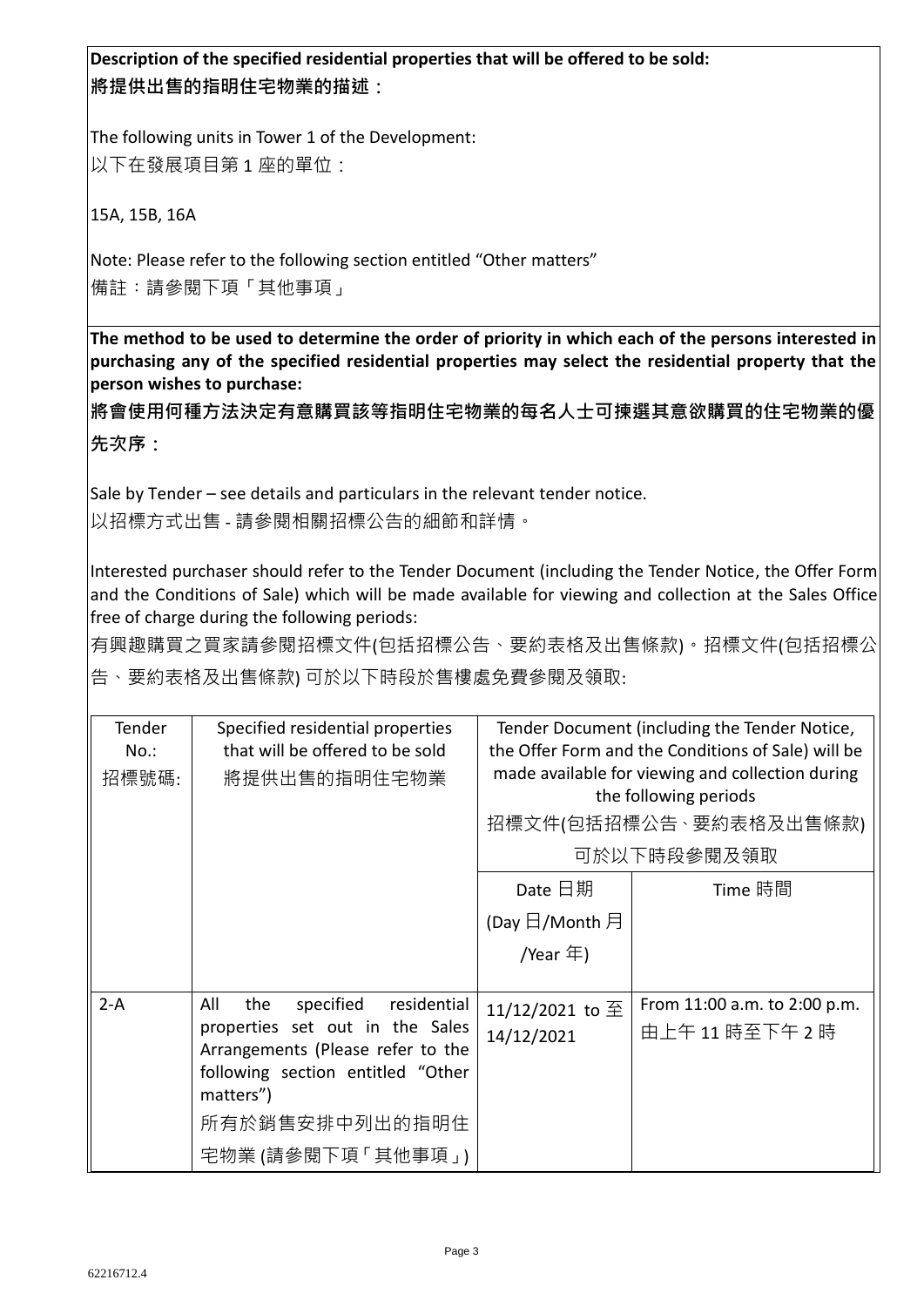| $2 - B$ | All the available and remaining  | 15/12/2021 | From 11:00 a.m. to 2:00 p.m. |
|---------|----------------------------------|------------|------------------------------|
|         | specified residential properties |            | 由上午11時至下午2時                  |
|         | 所有可供出售及餘下的指明住宅                   |            |                              |
|         | 物業                               |            |                              |
| $2-C$   | All the available and remaining  | 16/12/2021 | From 11:00 a.m. to 2:00 p.m. |
|         | specified residential properties |            | 由上午11時至下午2時                  |
|         | 所有可供出售及餘下的指明住宅                   |            |                              |
|         | 物業                               |            |                              |
| $2-D$   | All the available and remaining  | 17/12/2021 | From 11:00 a.m. to 2:00 p.m. |
|         | specified residential properties |            | 由上午11時至下午2時                  |
|         | 所有可供出售及餘下的指明住宅                   |            |                              |
|         | 物業                               |            |                              |
| $2-E$   | All the available and remaining  | 18/12/2021 | From 11:00 a.m. to 2:00 p.m. |
|         | specified residential properties |            | 由上午11時至下午2時                  |
|         | 所有可供出售及餘下的指明住宅                   |            |                              |
|         | 物業                               |            |                              |
| $2-F$   | All the available and remaining  | 19/12/2021 | From 11:00 a.m. to 2:00 p.m. |
|         | specified residential properties |            | 由上午11時至下午2時                  |
|         | 所有可供出售及餘下的指明住宅                   |            |                              |
|         | 物業                               |            |                              |
| $2-G$   | All the available and remaining  | 20/12/2021 | From 11:00 a.m. to 2:00 p.m. |
|         | specified residential properties |            | 由上午11時至下午2時                  |
|         | 所有可供出售及餘下的指明住宅                   |            |                              |
|         | 物業                               |            |                              |
| $2-H$   | All the available and remaining  | 21/12/2021 | From 11:00 a.m. to 2:00 p.m. |
|         | specified residential properties |            | 由上午11時至下午2時                  |
|         | 所有可供出售及餘下的指明住宅                   |            |                              |
|         | 物業                               |            |                              |
| $2-I$   | All the available and remaining  | 22/12/2021 | From 11:00 a.m. to 2:00 p.m. |
|         | specified residential properties |            | 由上午11時至下午2時                  |
|         | 所有可供出售及餘下的指明住宅                   |            |                              |
|         | 物業                               |            |                              |
| $2-J$   | All the available and remaining  | 23/12/2021 | From 11:00 a.m. to 2:00 p.m. |
|         | specified residential properties |            | 由上午11時至下午2時                  |
|         | 所有可供出售及餘下的指明住宅                   |            |                              |
|         | 物業                               |            |                              |
| $2-K$   | All the available and remaining  | 24/12/2021 | From 11:00 a.m. to 2:00 p.m. |
|         | specified residential properties |            | 由上午11時至下午2時                  |
|         | 所有可供出售及餘下的指明住宅                   |            |                              |
|         | 物業                               |            |                              |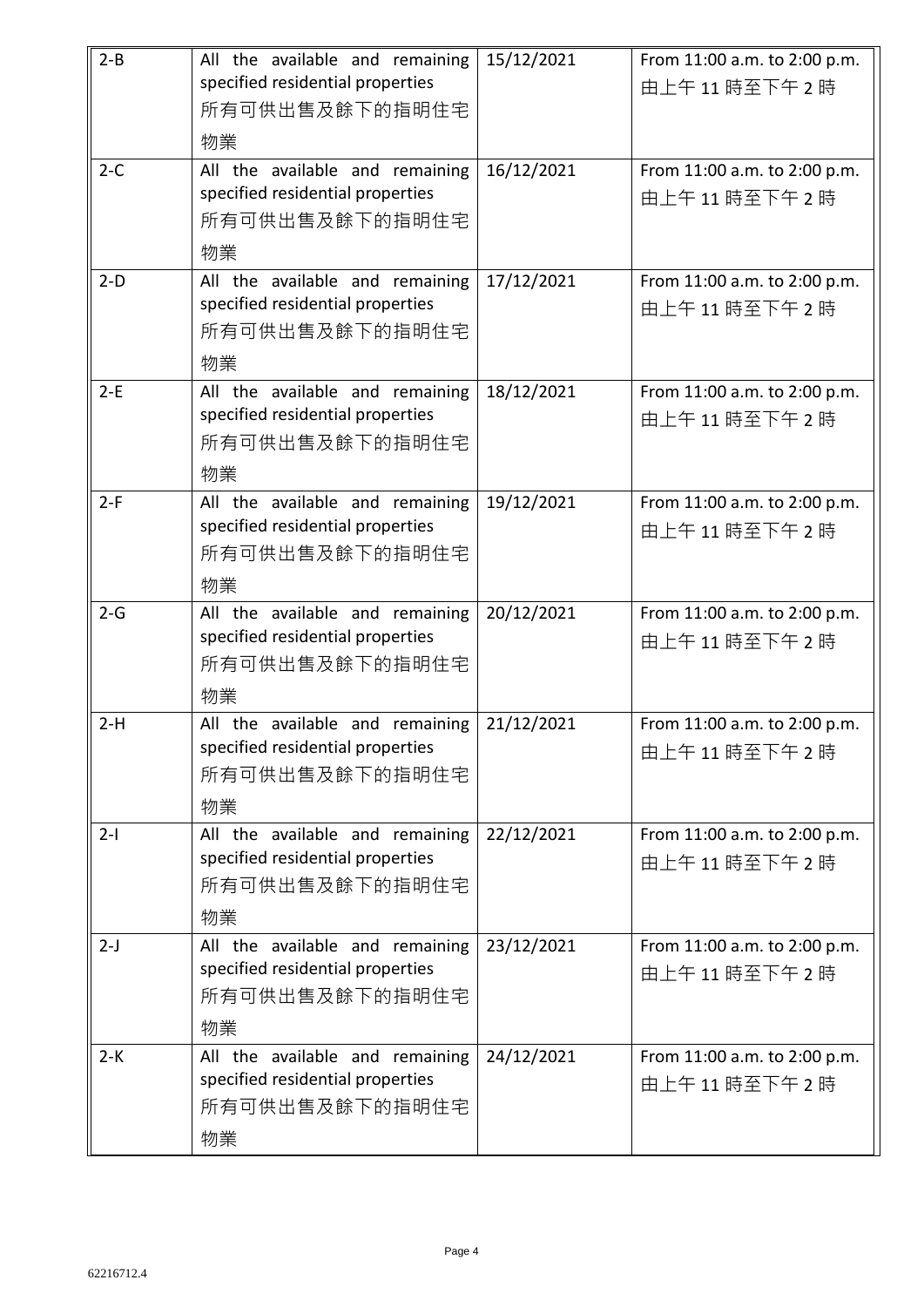| $2-L$   | All the available and remaining  | 25/12/2021 | From 11:00 a.m. to 2:00 p.m. |
|---------|----------------------------------|------------|------------------------------|
|         | specified residential properties |            | 由上午11時至下午2時                  |
|         | 所有可供出售及餘下的指明住宅                   |            |                              |
|         |                                  |            |                              |
|         | 物業                               |            |                              |
| $2-M$   | All the available and remaining  | 26/12/2021 | From 11:00 a.m. to 2:00 p.m. |
|         | specified residential properties |            | 由上午11時至下午2時                  |
|         | 所有可供出售及餘下的指明住宅                   |            |                              |
|         | 物業                               |            |                              |
| $2-N$   | All the available and remaining  | 27/12/2021 | From 11:00 a.m. to 2:00 p.m. |
|         | specified residential properties |            | 由上午11時至下午2時                  |
|         | 所有可供出售及餘下的指明住宅                   |            |                              |
|         | 物業                               |            |                              |
| $2 - 0$ | All the available and remaining  | 28/12/2021 | From 11:00 a.m. to 2:00 p.m. |
|         | specified residential properties |            | 由上午11時至下午2時                  |
|         | 所有可供出售及餘下的指明住宅                   |            |                              |
|         | 物業                               |            |                              |
| $2-P$   | All the available and remaining  | 29/12/2021 | From 11:00 a.m. to 2:00 p.m. |
|         | specified residential properties |            | 由上午11時至下午2時                  |
|         | 所有可供出售及餘下的指明住宅                   |            |                              |
|         | 物業                               |            |                              |
| $2-Q$   | All the available and remaining  | 30/12/2021 | From 11:00 a.m. to 2:00 p.m. |
|         | specified residential properties |            | 由上午11時至下午2時                  |
|         | 所有可供出售及餘下的指明住宅                   |            |                              |
|         | 物業                               |            |                              |
| $2-R$   | All the available and remaining  | 31/12/2021 | From 11:00 a.m. to 2:00 p.m. |
|         | specified residential properties |            | 由上午11時至下午2時                  |
|         | 所有可供出售及餘下的指明住宅                   |            |                              |
|         | 物業                               |            |                              |

Please refer to the following section entitled "Other matters".

請參閱下項「其他事項」。

**The method to be used, where 2 or more persons are interested in purchasing a particular specified residential property, to determine the order of priority in which each of those persons may proceed with the purchase:**

**在有兩人或多於兩人有意購買同一個指明住宅物業的情況下,將會使用何種方法決定每名該等人 士可購買該物業的優先次序:**

Please refer to the above method and "Other matters".

請參照上述方法及「其他事項」。

## **Other matters:**

## **其他事項:**

1. The Vendor does not bind itself to review, consider or accept the highest tender or any tender, and has the absolute right(s):-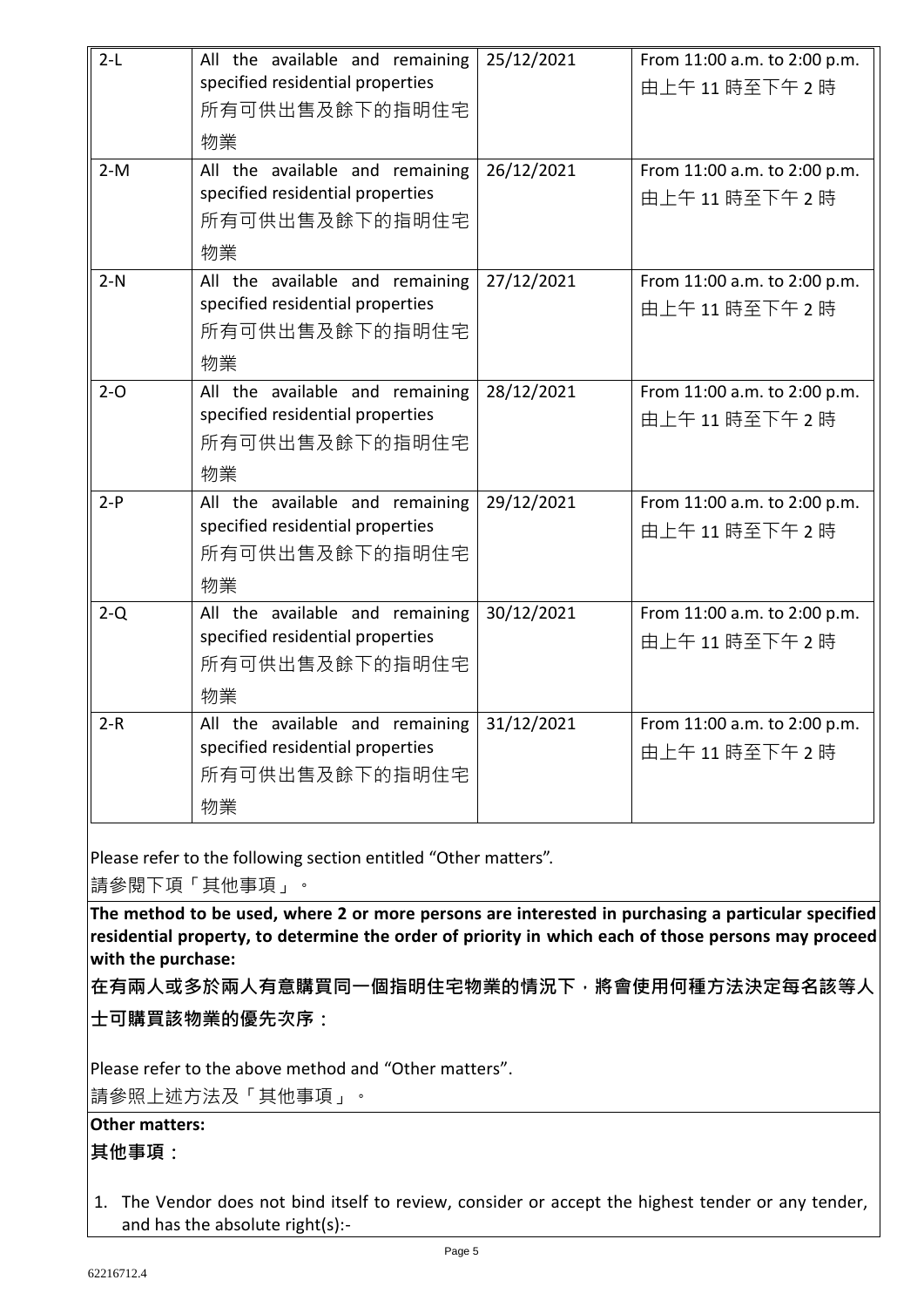賣方無必要閱覽、考慮或接納出價最高的投標或任何投標,並有絕對權利以 :-

(a) to accept any submitted tender for any or all of the specified residential properties (herein offered to be sold) at any time before the closing date and time of the tender by amending this Sales Arrangements or any other appropriate means; 在招標截止日期及時間前的任何時間透過更改本銷售安排或其他合適的方式以接納已提

交的有關任何或所有(在此銷售安排供出售的)指明住宅物業的投標;

(b) to reject any tender or withdraw any or all of the specified residential properties (herein offered to be sold) from sale at any time before the acceptance of any submitted tender by amending this Sales Arrangements or any other appropriate means; 於接納任何已提交的投標前的任何時間拒絕任何投標或透過更改本銷售安排或其他合適

的方式以撤回出售任何或所有(在此銷售安排供出售的)指明住宅物業;

(c) to sell or dispose of any or all of the specified residential properties (herein offered to be sold) to any person by any method from time to time by amending this Sales Arrangements or any other appropriate means;

不時透過更改本銷售安排或其他合適的方式以任何方法向任何人士出售或處置任何或所 有(在此銷售安排供出售的)指明住宅物業;

(d) to adjust the closing date and/or time of the tender for any or all of the specified residential properties (herein offered to be sold) from time to time by amending this Sales Arrangements or any other appropriate means; and 不時透過更改本銷售安排或其他合適的方式以調整任何或所有(在此銷售安排供出售的)

指明住宅物業的招標截止日期及/或時間;及

- (e) to disqualify any non-conforming tenders. 取消任何不符合要求之投標的資格。
- 2. The specified residential properties are available for viewing by tenderers by prior appointment. Tenderers are invited and advised to view the specified residential properties before submission of tender offer.

指明住宅物業現正開放予已預約的投標者參觀,特此邀請並建議投標者在入標前參觀指明住 宅物業。

- 3. Persons interested in submitting tenders of the specified residential properties are reminded to read the latest register of transactions of the Development so as to ascertain whether a particular specified residential property is still available for tender on a date of sale. A specified residential property will become unavailable for tender once the Vendor accepts a tender before 11:00 a.m. on the next day after the close of a previous tender exercise of that specified residential property. Please note also that the register of transactions of the Development may not be updated immediately after the Vendor accepts a tender. Please make enquiry with the Vendor as to whether a particular specified residential property is still available for tender on a date of sale. 有意遞交指明住宅物業的投標的人士敬請檢視發展項目最新的成交紀錄冊,以知悉某一指明 住宅物業在某一出售日期是否仍然可供招標出售。一旦賣方在該指明住宅物業前一輪的招標 程序完結後的翌日上午11時正之前接納該指明住宅物業的投標,該指明住宅物業即不再可供 招標出售。另請亦注意發展項目的成交紀錄冊未必一定於賣方接納投標後立即更新。請向賣 方查詢某一指明住宅物業在某一出售日期是否仍可供招標出售。
- 4. In the event of any discrepancy between the English and Chinese versions of these Sales